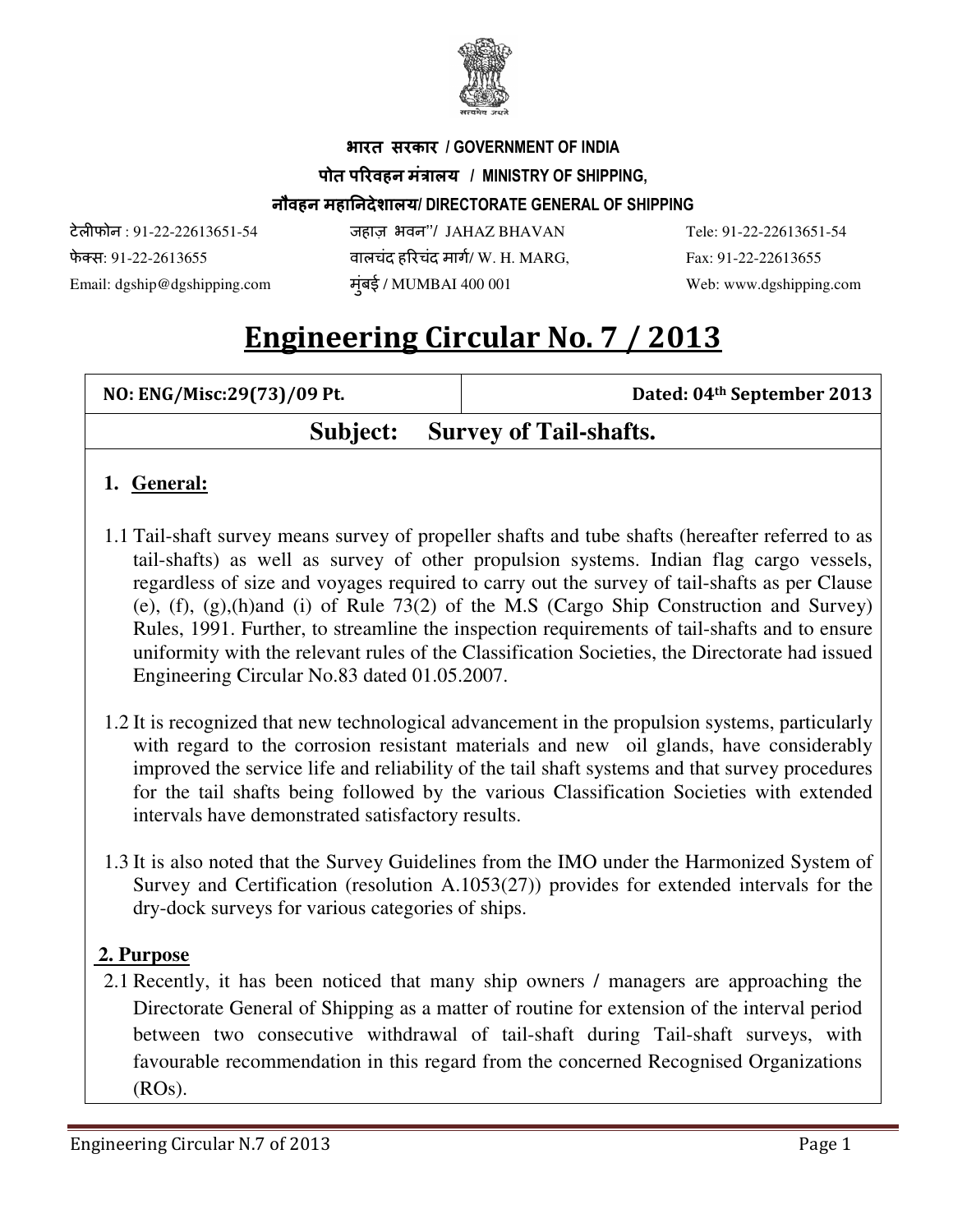2.2 The Directorate after careful examination of these requests from various shipping companies and also after considering the respective Classification Society rules in this regard, promulgates the following procedure and periodicity for the survey of tail-shafts of Indian ships.

#### **3. Applicability:**

- 3.1. This guideline applies to all Indian cargo ships and supersedes the Engineering Circular No.83 dated 01.05.2007. In all cases where the provisions of this circular is at variance with any previously issued circular/notice/order, the provisions of this circular shall be applicable.
- 3.2. The Recognised Organization referred to in this circular as authorised for assignment of the tail-shaft survey intervals shall be the RO with which the vessel is classed.

#### **1. Interval for Tail-shaft surveys based on the type of the propulsion system:**

Recognising that several types of propulsion systems were not addressed in the M.S (Cargo Ship Construction and Survey) Rules, 1991 and the Engineering Circular No.83 while defining the periodicity of tail-shaft surveys, the following maximum intervals are now being specified for the tail shaft surveys of the various propulsion systems referred to therein:-

| <b>Table: 1</b><br>Intervals of Tail-shaft surveys based on the type of the system |                                                                                         |                    |  |
|------------------------------------------------------------------------------------|-----------------------------------------------------------------------------------------|--------------------|--|
|                                                                                    |                                                                                         |                    |  |
| N <sub>0</sub>                                                                     |                                                                                         | of survey          |  |
| 1                                                                                  | Shafts with <i>keyed propeller</i> attachments and fitted with continuous liners or oil | 5 yrs              |  |
|                                                                                    | glands, or corrosion resistant materials and designed to reduce stress                  |                    |  |
|                                                                                    | concentration and approved by the RO.                                                   |                    |  |
| 2                                                                                  | Shafts having keyless-type propeller attachments made of corrosion resistant            | 5 Yrs              |  |
|                                                                                    | materials or fitted with oil glands, approved by the RO.                                |                    |  |
| 3                                                                                  | Shafts having <i>solid coupling flanges</i> at the after end and fitted with oil glands | 5 yrs              |  |
|                                                                                    | or made of corrosion resistant materials, approved by the RO.                           |                    |  |
| $\overline{4}$                                                                     | Controllable pitch propellers for main propulsion purposes, provided the                | 5 yrs              |  |
|                                                                                    | system is approved by the RO.                                                           |                    |  |
| 5<br>system is approved by the RO.                                                 | Directional propellers, Podded propulsion units, Water jet units, provided the          | 5 yrs              |  |
|                                                                                    |                                                                                         |                    |  |
|                                                                                    |                                                                                         |                    |  |
|                                                                                    |                                                                                         |                    |  |
| 6                                                                                  | All other tail shafts of the propulsion systems not mentioned above, unless             | $2\frac{1}{2}$ yrs |  |
|                                                                                    | specifically approved by the RO for extended intervals of surveys.                      |                    |  |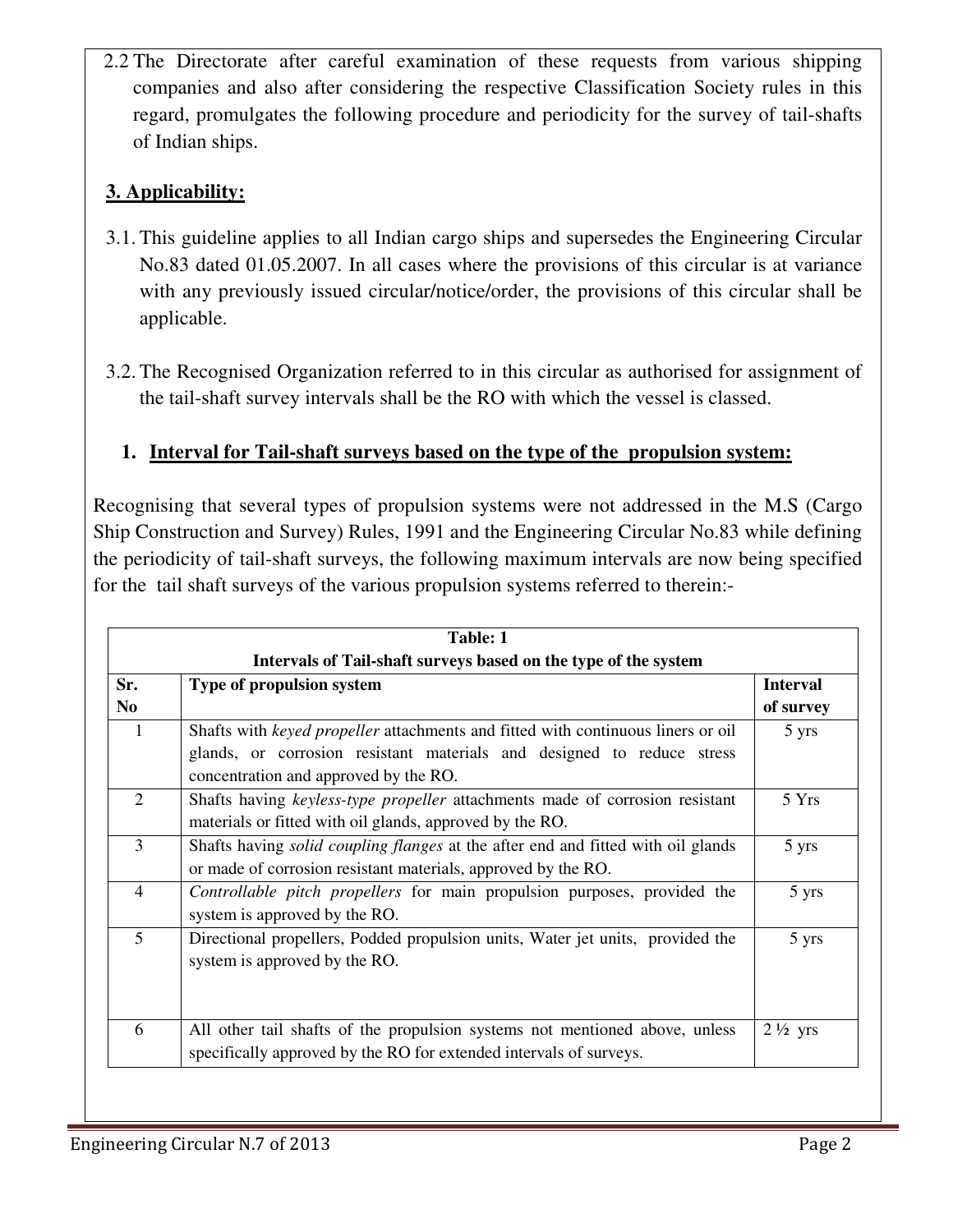#### **2. Intervals of tail- shaft surveys based on the Survey process:-**

The Classification Societies, in line with the IACS guidelines, have implemented satisfactory survey processes with extended intervals between the two consecutive withdrawals of tailshaft for the surveys, but, under varying nomenclatures amongst the Societies. For the purpose of uniformity in interpretation, the different survey processes referred in this circular are briefly described as follows:-

4.1. Normal Surveys: These are the conventional survey processes in which the tail- shaft is completely withdrawn at intervals as detailed in Table:1 and thoroughly examined to the satisfaction of the Recognised Organization. Controllable pitch propellers, Directional propellers, Podded propulsion units, Water jet units and other nonconvention propulsion systems are also to be opened up and the working parts examined, together with the control gears, to the satisfaction of the RO.

#### 4.2. Modified Survey Schemes:

Following categories of surveys of Propeller shafts and Tube Shafts can be grouped under modified survey Scheme.

4.2.1 Modified Survey: The Modified Survey consists of the *partial-withdrawal of the shaft*, sufficient to ascertain the condition of the stern bearing and shaft in way.

For Keyed propellers, performing a non-destructive examination by an approved crack – detection method of about one third of the length of the taper from the big end, for which dismantling of propeller will be required.

For keyless propellers or shafts with a solid flange connection to the propeller, a visual examination to confirm the satisfactory condition of the sealing arrangements is to be made. The oil glands are to be capable of being replaced without removal of the propeller.

For a vessel which has completed the 'Modified Survey' to the satisfaction of the RO with which the vessel is classed, the concerned RO may accept the same in lieu of two consecutive surveys at intervals specified in the table.1, without any further permission from the Administration. (i.e. For propulsion systems under Sr. no. 1 to 5 of table.1, the interval between the two consecutive full-withdrawals of tail-shaft can extend up-to **10yrs** and for Sr. no.6 up-to 5 yrs, provided the system is approved to that effect and surveyed under the Modified Survey scheme to the satisfaction of the RO.)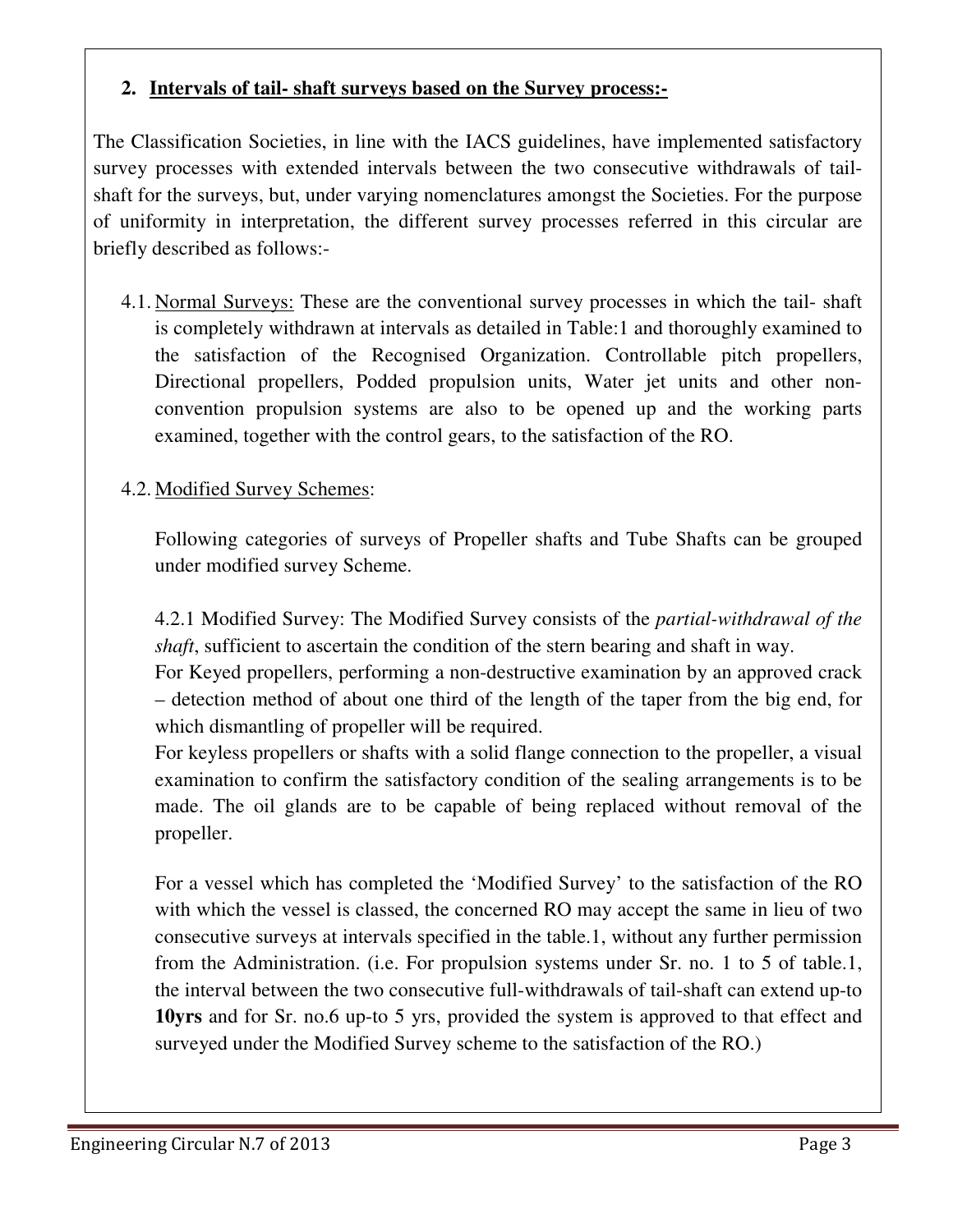4.2.2 Partial Surveys:- A system falling under the Modified survey scheme, if the owner so desires, can be offered for a Partial survey. The Partial Survey consists of the propeller being backed off in any keyed shaft and the top half of the cone examined by an efficient crack detection method for which the removal of the key will be required. Oil gland and seals are to be examined and dealt with as necessary. Wear-down is to be measured and found satisfactory. Propeller and fastenings are to be examined.

For a vessel which has completed the 'Partial Survey' to the satisfaction of the RO with which the vessel is classed, the concerned RO may postpone the complete withdrawal survey of the tail-shaft for a maximum period of half the survey cycle as specified in the Table.1, without any further permission from the Administration. (ie. For propulsion systems under Sr. no. 1 to 5 of table.1, the interval between the two consecutive withdrawals of tail-shaft can extend upto **7 ½ yrs**, provided the system is approved to that effect and surveyed under 'Partial Survey' scheme to the satisfaction of the RO.)

4.2.3 Tail-shaft Condition Monitoring (TCM) Program: For the vessels complying with IACS Unified Requirements Z21 and fitted with oil lubricated shafts and approved oil glands or any other equivalent arrangements approved by the RO may be assigned with suitable Tail-shaft Condition Monitoring (TCM) or equivalent Notation as per the procedures of the Recognised Organization with which the vessel is classed. For a vessel which has been assigned with the TCM or equivalent notation, and is maintained to that effect throughout the period with required periodical monitoring and tests, the intervals between the two consecutive withdrawals of tail-shaft may be extended to a maximum period of 10 yrs, by the concerned RO without any further approval from the Administration, provided the records to that effect demonstrate that the system is maintained to its satisfaction. In this case partial withdrawal of the Tail-shaft will not be required at the Modified Survey.

### **5. Extension of Tail-shaft Surveys:**

Though it is expected that the tail-shaft surveys are to be undertaken in conjunction with the periodically scheduled dry-dock surveys of a ship, it has come to the notice of this Directorate that in a few instances the ship-owners were not able to ensure this alignment due to genuine technical difficulties. Considering the practical impediments being faced due to the misalignment of the two inter-related surveys and also noting that the Classification Society rules permit extension of the tail-shaft surveys in such cases till the next scheduled dry-docking, the Chief Surveyor with the GOI permits the following, solely for the purpose of aligning the tail-shaft surveys with the next scheduled dry-docking :-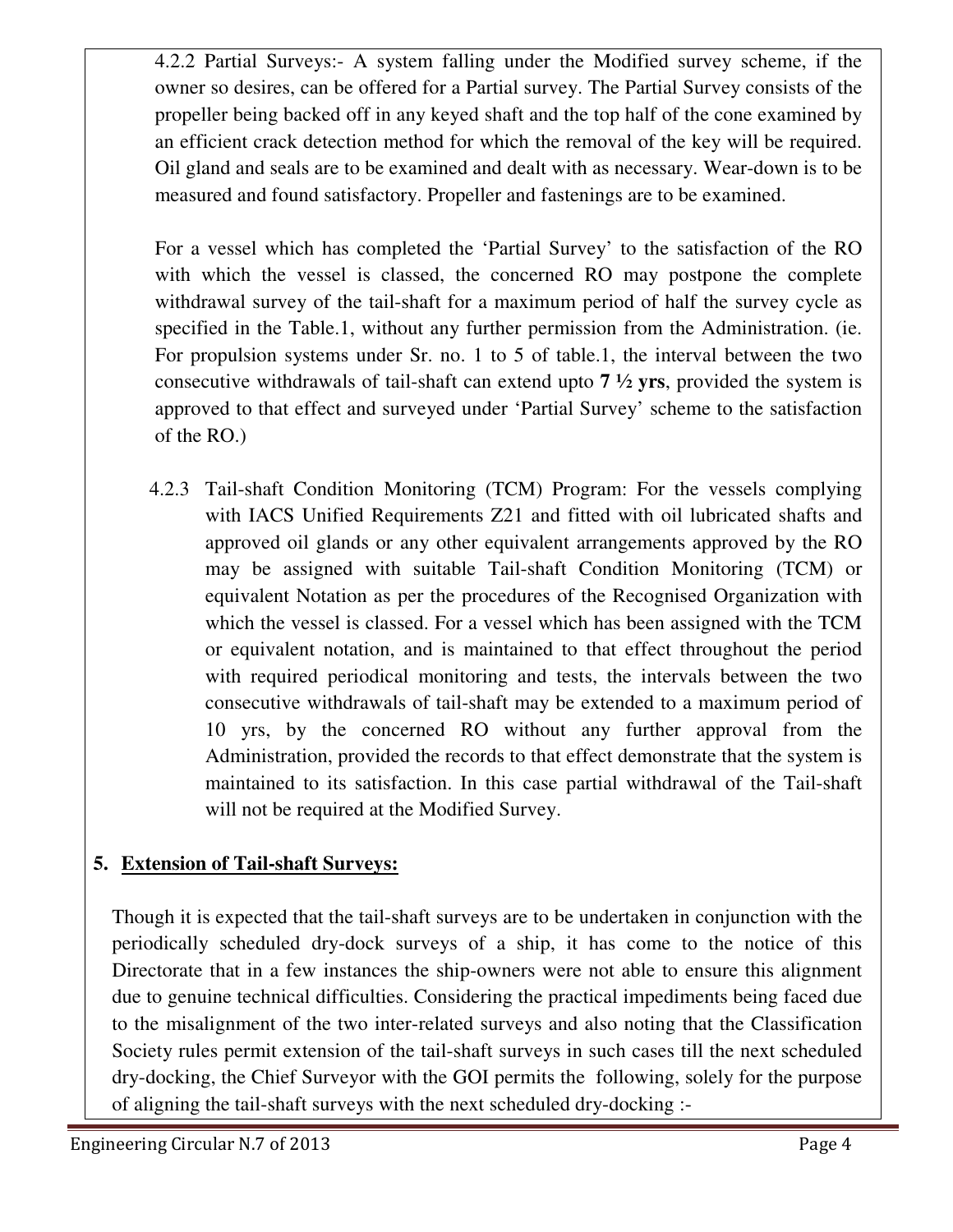- 5.1. Tail-shaft surveys of the propulsion systems falling under sr. no. 1 to 5 of table.1 may be postponed for a maximum period of **one year** or till the next scheduled dry-dock surveys, whichever is earlier. Tail-shaft surveys of the systems falling under sr. no. 6 of table.1 may be postponed for a maximum period of **six months** or till the next scheduled dry-dock surveys, whichever is earlier.
- 5.2. The above extension is permitted only for the vessels less than 15(fifteen) years of age and companies, meeting the conditions of the "green channel" category as specified in the Merchant Shipping Notice 13 of 2012 and subject to the satisfactory inspection applicable as per the IRS requirements in this regard and on payment of applicable fees to the Directorate .
- 5.3. Whenever extension of dry-dock survey is granted to a vessel by the IRS in accordance with the Merchant Shipping Notice 13 of 2012 or otherwise by the Administration, the same shall be deemed to be applicable to the commensurate extension of tail-shaft surveys as well, subject to payment of the applicable fees to the Directorate for tailshaft survey extension .
- 5.4. Any extension or re-assignment of the interval for the tail-shaft surveys, not expressly provided in the above paragraphs, shall be referred to the Administration with a clear recommendation in this regard by the IRS.

In all such cases were the extension or re-assignment of the survey dates of the tail-shaft system has been granted in accordance with this circular, the IRS shall ensure that the same is clearly reflected in the updated survey status of the vessel through a 'memorandum' with specific mention of the relevant provisos of this circular.

This is issued with the approval of the competent authority and comes into effect from the date of issue of this circular.

 Sd/- **(Aniruddha Chaki) E & SS cum DDG (Tech)**